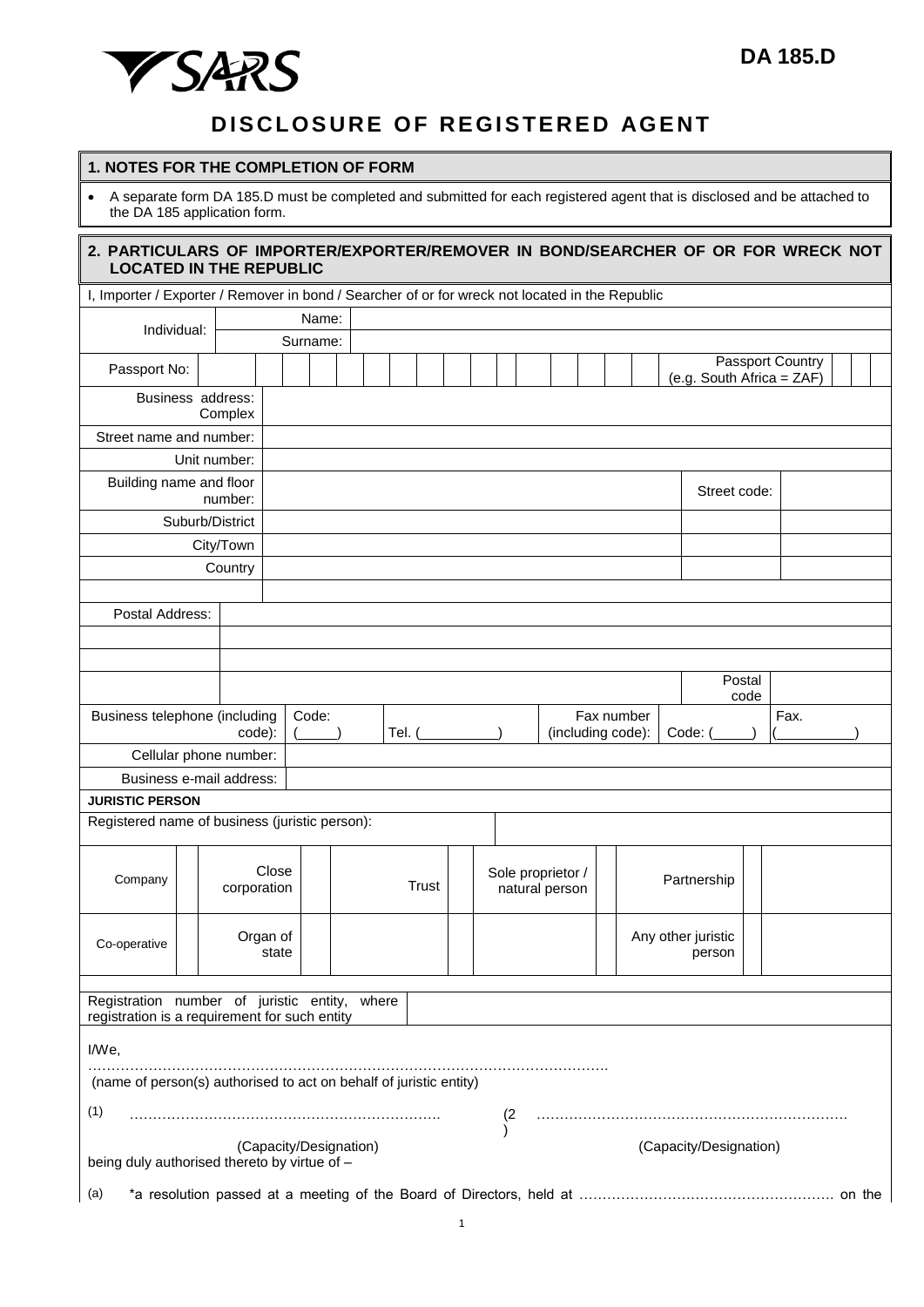- ………………………………………….. day of ……………………………… (CCYY) ……………………; or (b) \*express consent in writing of all the members of the close corporation /\* partners of the partnership /\* trustees of the trust; or
- (c) \* being a person having the management of any other juristic person;

| do hereby appoint / cancel the party specified under part 3 of this application as Registered Agent for the functions set out in |
|----------------------------------------------------------------------------------------------------------------------------------|
| part 4                                                                                                                           |

| 3. REGISTERED AGENT PARTICULARS (as reflected on DA 185)                                                            |                                                  |                 |  |                                                                                                                           |                        |                             |       |                                     |  |  |  |  |  |  |     |                                               |             |  |  |  |                    |        |  |  |                        |  |  |  |  |
|---------------------------------------------------------------------------------------------------------------------|--------------------------------------------------|-----------------|--|---------------------------------------------------------------------------------------------------------------------------|------------------------|-----------------------------|-------|-------------------------------------|--|--|--|--|--|--|-----|-----------------------------------------------|-------------|--|--|--|--------------------|--------|--|--|------------------------|--|--|--|--|
| I / We accept / cancel the appointment as Registered Agent for the functions set out in part 4 of this application: |                                                  |                 |  |                                                                                                                           |                        |                             |       |                                     |  |  |  |  |  |  |     |                                               |             |  |  |  |                    |        |  |  |                        |  |  |  |  |
| Individual:                                                                                                         |                                                  |                 |  |                                                                                                                           | Name:                  |                             |       |                                     |  |  |  |  |  |  |     |                                               |             |  |  |  |                    |        |  |  |                        |  |  |  |  |
|                                                                                                                     |                                                  |                 |  |                                                                                                                           | Surname:               |                             |       |                                     |  |  |  |  |  |  |     |                                               |             |  |  |  |                    |        |  |  |                        |  |  |  |  |
| Identity No:                                                                                                        |                                                  |                 |  |                                                                                                                           |                        |                             |       |                                     |  |  |  |  |  |  |     |                                               |             |  |  |  |                    |        |  |  |                        |  |  |  |  |
| Business address:                                                                                                   |                                                  | Complex         |  |                                                                                                                           |                        |                             |       |                                     |  |  |  |  |  |  |     |                                               |             |  |  |  |                    |        |  |  |                        |  |  |  |  |
| Street name and number:                                                                                             |                                                  |                 |  |                                                                                                                           |                        |                             |       |                                     |  |  |  |  |  |  |     |                                               |             |  |  |  |                    |        |  |  |                        |  |  |  |  |
|                                                                                                                     |                                                  | Unit number:    |  |                                                                                                                           |                        |                             |       |                                     |  |  |  |  |  |  |     |                                               |             |  |  |  |                    |        |  |  |                        |  |  |  |  |
| Building name and floor                                                                                             |                                                  | number:         |  |                                                                                                                           |                        |                             |       |                                     |  |  |  |  |  |  |     |                                               |             |  |  |  | Street code:       |        |  |  |                        |  |  |  |  |
|                                                                                                                     |                                                  | Suburb/District |  |                                                                                                                           |                        |                             |       |                                     |  |  |  |  |  |  |     |                                               |             |  |  |  |                    |        |  |  |                        |  |  |  |  |
|                                                                                                                     |                                                  | City/Town       |  |                                                                                                                           |                        |                             |       |                                     |  |  |  |  |  |  |     |                                               |             |  |  |  |                    |        |  |  |                        |  |  |  |  |
|                                                                                                                     |                                                  | Country         |  |                                                                                                                           |                        |                             |       |                                     |  |  |  |  |  |  |     |                                               |             |  |  |  |                    |        |  |  |                        |  |  |  |  |
|                                                                                                                     |                                                  | Postal Address: |  |                                                                                                                           |                        |                             |       |                                     |  |  |  |  |  |  |     |                                               |             |  |  |  |                    |        |  |  |                        |  |  |  |  |
|                                                                                                                     |                                                  |                 |  |                                                                                                                           |                        |                             |       |                                     |  |  |  |  |  |  |     |                                               |             |  |  |  |                    |        |  |  |                        |  |  |  |  |
|                                                                                                                     |                                                  |                 |  |                                                                                                                           |                        |                             |       |                                     |  |  |  |  |  |  |     |                                               |             |  |  |  |                    |        |  |  | Postal code            |  |  |  |  |
|                                                                                                                     | Business telephone<br>Code:<br>(including code): |                 |  |                                                                                                                           |                        | Tel. (Carrier of the Tel. 1 |       |                                     |  |  |  |  |  |  |     | Fax number<br>(including<br>code):<br>Code: ( |             |  |  |  |                    |        |  |  | Fax. (                 |  |  |  |  |
| Cellular phone number:                                                                                              |                                                  |                 |  |                                                                                                                           |                        |                             |       |                                     |  |  |  |  |  |  |     |                                               |             |  |  |  |                    |        |  |  |                        |  |  |  |  |
| Business e-mail address:                                                                                            |                                                  |                 |  |                                                                                                                           |                        |                             |       |                                     |  |  |  |  |  |  |     |                                               |             |  |  |  |                    |        |  |  |                        |  |  |  |  |
| <b>JURISTIC PERSON</b>                                                                                              |                                                  |                 |  |                                                                                                                           |                        |                             |       |                                     |  |  |  |  |  |  |     |                                               |             |  |  |  |                    |        |  |  |                        |  |  |  |  |
| Registered name of business (juristic<br>person):                                                                   |                                                  |                 |  |                                                                                                                           |                        |                             |       |                                     |  |  |  |  |  |  |     |                                               |             |  |  |  |                    |        |  |  |                        |  |  |  |  |
| Company                                                                                                             |                                                  |                 |  | Close<br>corporation                                                                                                      |                        |                             | Trust | Sole proprietor /<br>natural person |  |  |  |  |  |  |     |                                               | Partnership |  |  |  |                    |        |  |  |                        |  |  |  |  |
| Co-operative                                                                                                        |                                                  |                 |  | Organ of state                                                                                                            |                        |                             |       |                                     |  |  |  |  |  |  |     |                                               |             |  |  |  | Any other juristic | person |  |  |                        |  |  |  |  |
|                                                                                                                     |                                                  |                 |  |                                                                                                                           |                        |                             |       |                                     |  |  |  |  |  |  |     |                                               |             |  |  |  |                    |        |  |  |                        |  |  |  |  |
| Registration number of juristic entity, where<br>registration is a requirement for such entity                      |                                                  |                 |  |                                                                                                                           |                        |                             |       |                                     |  |  |  |  |  |  |     |                                               |             |  |  |  |                    |        |  |  |                        |  |  |  |  |
| I/We,                                                                                                               |                                                  |                 |  |                                                                                                                           |                        |                             |       |                                     |  |  |  |  |  |  |     |                                               |             |  |  |  |                    |        |  |  |                        |  |  |  |  |
| (name of person(s) authorised to act on behalf of juristic entity)                                                  |                                                  |                 |  |                                                                                                                           |                        |                             |       |                                     |  |  |  |  |  |  |     |                                               |             |  |  |  |                    |        |  |  |                        |  |  |  |  |
| (1)                                                                                                                 |                                                  |                 |  |                                                                                                                           |                        |                             |       |                                     |  |  |  |  |  |  | (2) |                                               |             |  |  |  |                    |        |  |  |                        |  |  |  |  |
| being duly authorised thereto by virtue of -                                                                        |                                                  |                 |  |                                                                                                                           | (Capacity/Designation) |                             |       |                                     |  |  |  |  |  |  |     |                                               |             |  |  |  |                    |        |  |  | (Capacity/Designation) |  |  |  |  |
| (a)                                                                                                                 |                                                  |                 |  |                                                                                                                           |                        |                             |       |                                     |  |  |  |  |  |  |     |                                               |             |  |  |  |                    |        |  |  |                        |  |  |  |  |
| (b)                                                                                                                 |                                                  |                 |  | *express consent in writing of all the members of the close corporation /* partners of the partnership /* trustees of the |                        |                             |       |                                     |  |  |  |  |  |  |     |                                               |             |  |  |  |                    |        |  |  |                        |  |  |  |  |
| (c)                                                                                                                 | trust; or                                        |                 |  | * being a person having the management of any other association.                                                          |                        |                             |       |                                     |  |  |  |  |  |  |     |                                               |             |  |  |  |                    |        |  |  |                        |  |  |  |  |